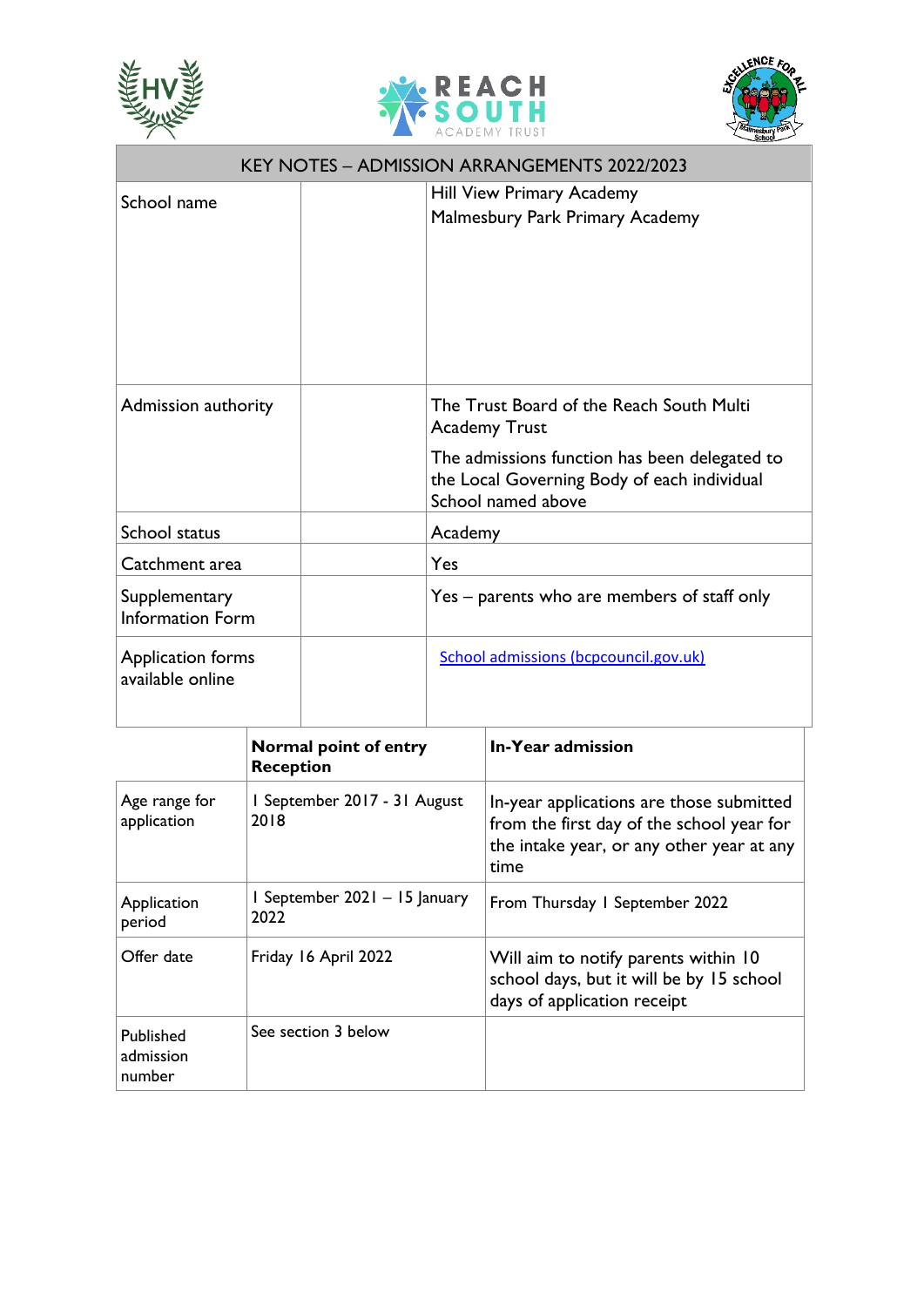## **INDEX**

SECTION 1

- (i) Application process for Reception/Foundation admissions (normal point of entry)
- (ii) Application process for in-year admissions

## SECTION 2

- (i) Oversubscription criteria for normal point of entry and in-year admissions
- (ii) Staff supplementary information form

## SECTION 3

Published admission number (PAN)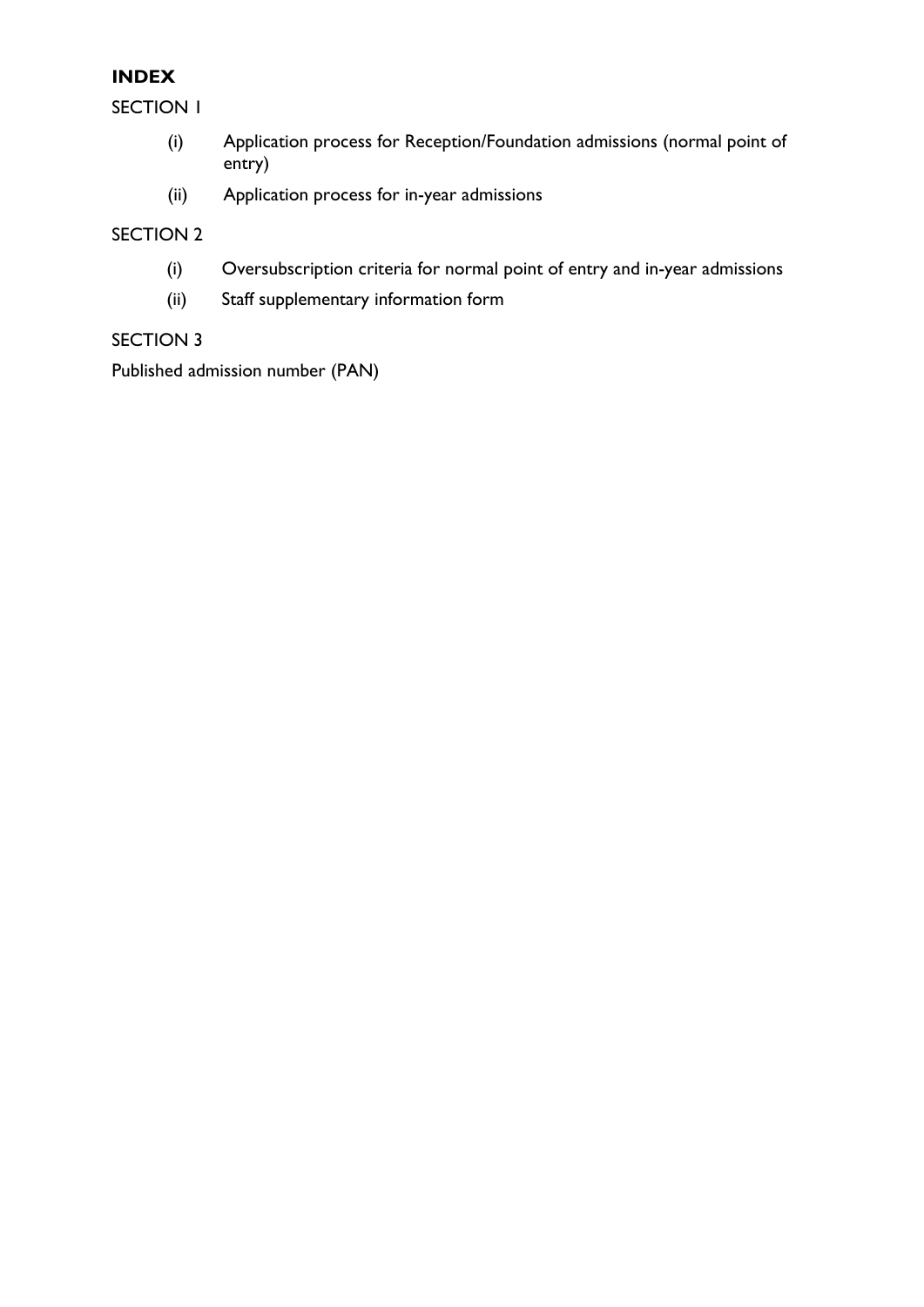## **ADMISSION ARRANGEMENTS: REACH SOUTH MULTI ACADEMY TRUST**

The Trust Board of the Reach South Multi Academy Trust is the admission authority for Hill View Primary Academy and Malmesbury Park Primary Academy. The admission authority will comply with provisions within the School Admissions Code and the School Appeals Code available at [www.gov.uk/government/publications/school-admissions-code--2.](http://www.gov.uk/government/publications/school-admissions-code--2)

The admission arrangements outlined within this document apply to admissions in the 2022/2023 academic year.

The school is fully inclusive and welcomes applications for the admission of children with special educational needs and disabilities (SEND) and other protected characteristics defined by the Equality Act 2010. The school's admission arrangements are determined and implemented with the Equality Act duties.

## **SECTION 1**

## **(i) Reception admissions (normal point of entry)**

The admission arrangements outlined within this section apply to children starting in the Reception Year for the first time in 2022/2023. The published admission number (PAN) for this year group is shown in the school list at Section 3 and in the Starting School guide for parents. The closing date for application is 15 January 2022. Allocation results will be notified on National Offer Day (16 April 2022). The admission authority follows Bournemouth, Christchurch and Poole Council's coordinated primary admissions scheme. Late applications (i.e. applications from 16 January 2022 until the first day of term in September 2022, but not made in time to enable the Local Authority to offer a place on National Offer Day) will be processed by the Local Authority after all on-time applications have been processed, which will unfortunately reduce the chances of the child being offered a place. Parents are therefore strongly advised to submit their applications on time.

All applicants must:

- (i) Complete the Common Application Form available from, and returnable to their home local authority;
- (ii) In addition, applicants applying under criteria 3 below must complete the staff supplementary information form which is available on page 11 & 12 of this policy, and return it direct to the school they are applying for.

## **(ii) In-Year admissions (admissions outside the normal point of entry)**

The admission arrangements outlined within this section apply to in-year admissions during the 2022/2023 academic year.

An In-Year admission an application submitted on or after the first day of the school year for the intake year, or any other year group at any time. Requests for admission to Reception made after the normal round of admissions – after 31 August 2022 – and requests for places in other year groups should be made direct to Bournemouth, Christchurch and Poole Council<sup>1</sup>.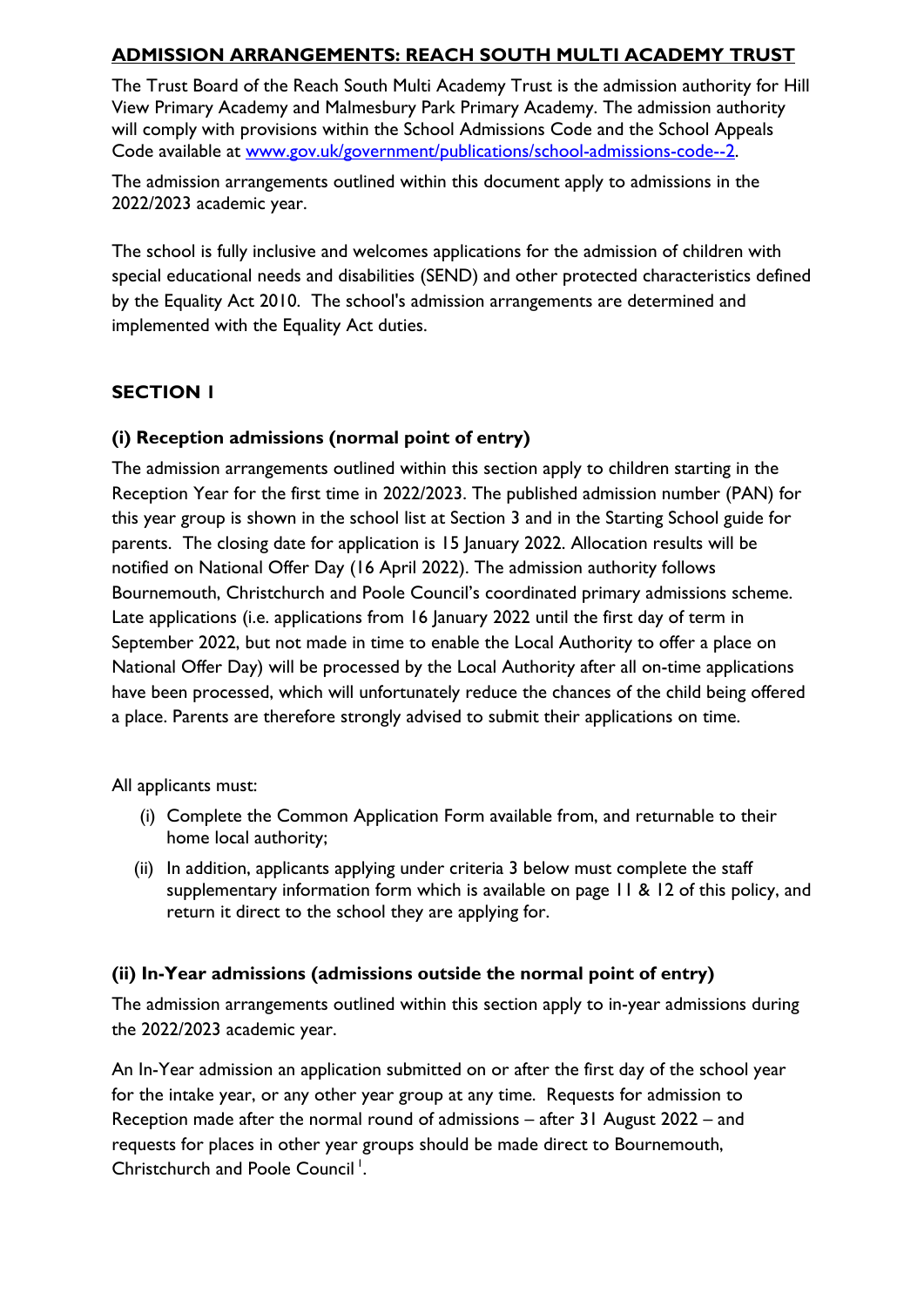Application should be made via Bournemouth, Christchurch and Poole Council.

Parents should be aware that the PAN set for Reception applies only for the duration of the school year of entry (i.e. to applications both in and outside the normal admission round to Reception only). Such applications may be refused where there are no places remaining within the PAN set for that intake.

If an application is made for admission to a year group other than Reception, the child will be admitted to the school, unless admitting the child would prejudice the efficient provision of education and / or use of resources.

Where there are multiple applicants for a year group other than Reception Year and the school has determined that only a lower number of additional children can be admitted without prejudicing the efficient provision of education, and/or the efficient use of resources, the oversubscription criteria must be applied to determine which of the children are offered a place. The admission arrangements that will apply will be those determined for Reception Year that school year.

The school has opted to participate in Bournemouth, Christchurch and Poole Council's coordinated scheme for in-year admissions.

All applicants must:

- (i) Complete the Common Application Form available from and returnable to Bournemouth, Christchurch and Poole Council;
- (ii) In addition, applicants applying under oversubscription criteria 3 must complete the staff supplementary information form which is available on page 11 & 12 of this policy and return it direct to the school they are applying for.

It is intended that parents are notified in writing of the outcome of an in-year application within 10 school days of receipt of the application. In any event, parents will be notified of the outcome in writing within 15 school days of receipt of the application.

Where a place is offered, arrangements will be made for the child to be admitted and start school as soon as possible, particularly where they are not currently attending school. Where the application is refused, parents will be provided with the reasons why the admission of their child would prejudice the efficient education of others, and/or the efficient use of resources, so that they can properly consider whether to exercise their right to appeal (see below).

## **SECTION 2**

## **Oversubscription criteria for primary schools within the Reach South Multi Academy Trust for normal point of entry and in-year admissions**

Children with an Education, Health and Care Plan (EHCP) are admitted to school under separate statutory procedures which are managed by the child's home local authority, and not under this policy. A child with an Education, Health and Care Plan (EHCP) which names the school will be admitted. In the normal admission round (i.e. entry to Reception) children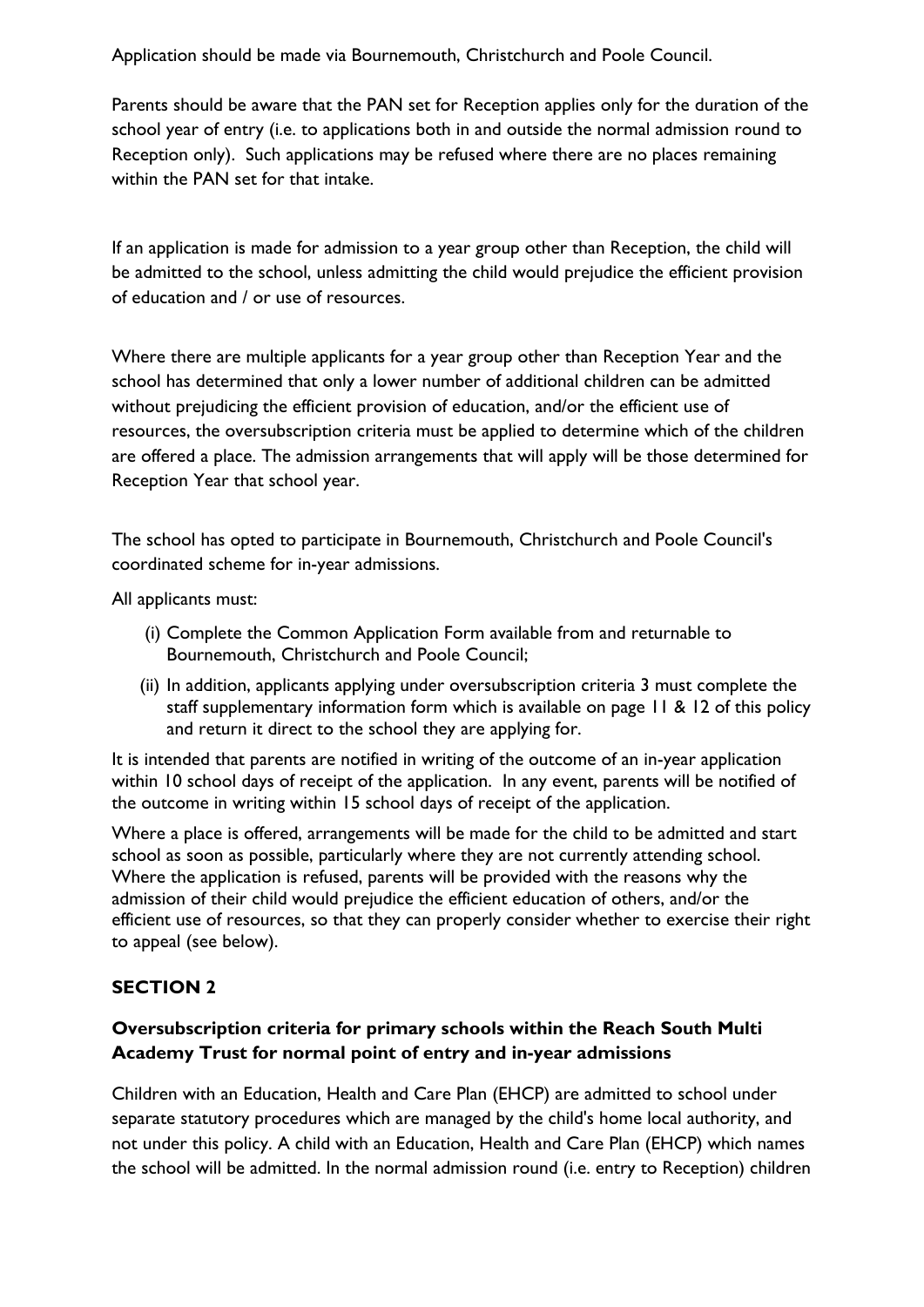with an EHCP will be admitted prior to the allocation of places to other children and the number of places available to other children within the PAN will be reduced.

At the normal point of entry, where there are fewer applicants than the PAN, all children will be offered a place. For in-year admissions, all children will be offered a place unless the school can demonstrate that the admission of an additional child would prejudice the provision of efficient education or the efficient use of resources.

In the event that the School is oversubscribed, the admission authority will apply the following oversubscription criteria in order of priority:

1. **Looked after children and all previously looked after children.** A 'looked after child' is a child who is (a) in the care of a local authority, or (b) being provided with accommodation by a local authority in the exercise of their social services functions (see the definition in Section 22(1) of the Children Act 1989) at the time of making an application to a school. Previously looked after children are children who were looked after, but ceased to be so because they were adopted (or became subject to a child arrangements order or special guardianship order), and children who appear to the Admission Authority to have been in state care outside of England (i.e. in the care of or accommodated by a public authority, religious organisation or any other provider whose sole/main purpose is to benefit society), but ceased to be so as a result of being adopted.

Parents applying for a place in this category may need to provide documentary evidence with their application to confirm the child's status. This may include a signed letter from the child's social worker or former social worker confirming their current or previous status, an adoption, child arrangements or special guardianship order.

In the case of children adopted from state care outside England (as defined above), evidence of having been in state care outside England and of being adopted will be required. Ideally, this should be received by the application deadline in the normal admission round. When assessing the evidence provided, the DfE's guidance [\(accessible here\)](about:blank) will be followed.

Where the Virtual School Head has already verified the child's status, parents should let the Local Authority / school know, as there should be no need for further evidence to be provided in this case.

- 2. **Children with a sibling already attending this school at the time of admission**. Children will be classed as siblings if they live at the same home address as defined in this policy, as a single family unit. This includes a natural or adopted brother or sister, step-brother or sister, a natural, adopted or foster child of a cohabiting partner, or a foster brother or sister. In all cases the sibling must live with the applicant child as part of the same core family unit. Children who are children of friends or cousins living in the same household with different parents/carers are not included. The sibling's details must be clearly stated in the full application form. Failure to do so may result in this category not being identified and the application being placed in a lower category.
- 3. **Children whose parent/carer is a member of staff employed on a permanent contract at this school** for two or more years at the time at which the application for admission to the school is made or where the member of staff is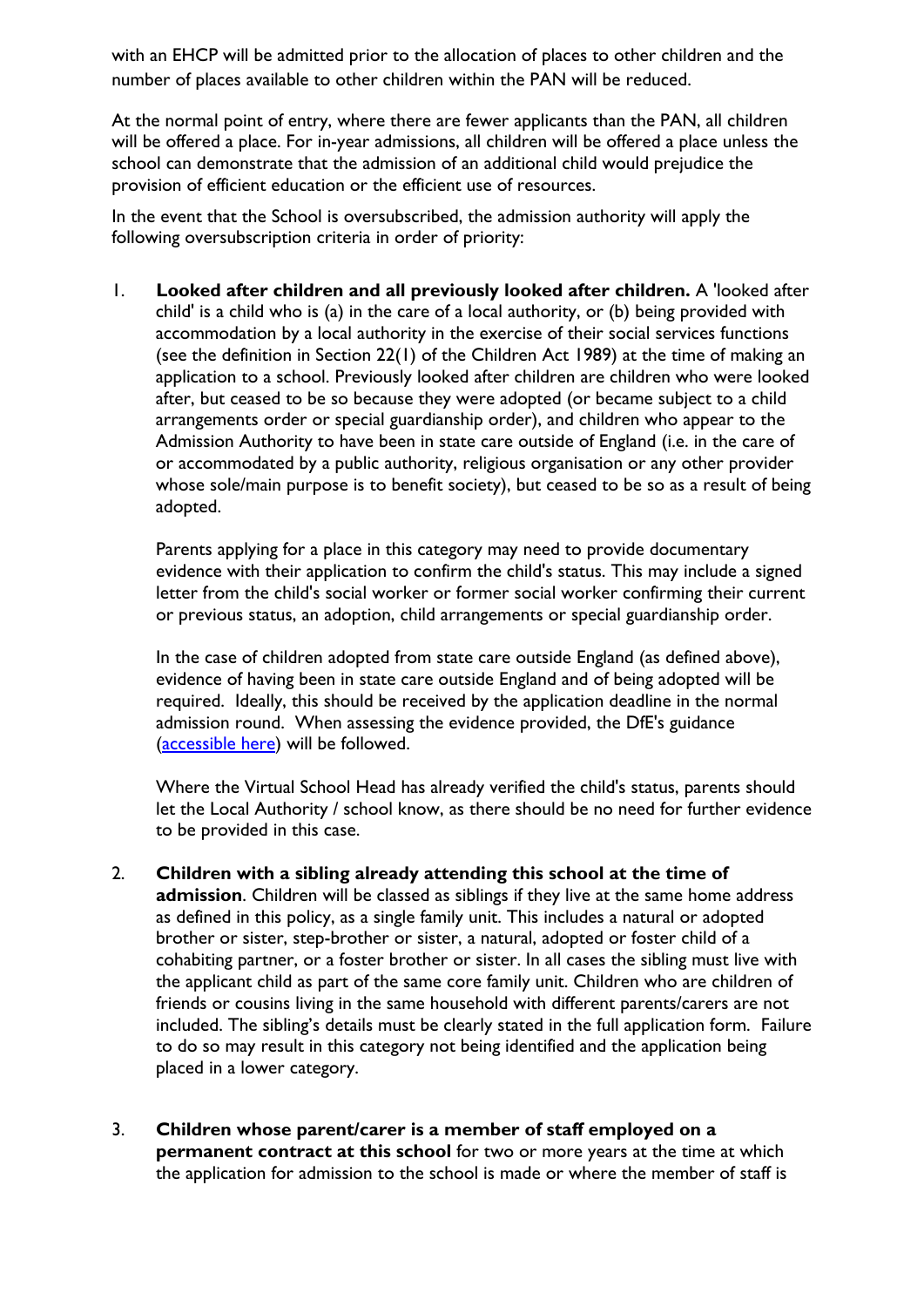recruited to fill a vacant post for which there is a demonstrable skill shortage evidenced by completion of the staff supplementary information form<sup>1</sup>. (This all covers staff working at the school to which the application relates but does not include staff who work on the school site for other employers);

For the avoidance of doubt a 'child' is defined at the staff member's natural or adopted child, whether living with the staff member or another parent, and a foster child placed with the staff member or a child of the staff member's spouse or cohabiting partner, living with the member of staff at the child's home address as defined by this policy. For the avoidance of doubt, children who are children of friends of cousins living in the same household with different parents/carers are not included, even if they live at the staff member's home address.

Only the employed parent's details must be entered onto the form with no details of another parent being given.

- 4. **Children living in the designated catchment area (see notes) of the school who live closest to the school as measured by straight-line distance.**
- 5. **Children living outside the catchment area of the school who live closest to the school as measured by straight-line distance.**
- 6. **Other children** not shown in a higher oversubscription criteria.

#### **NOTES:**

**Admission out of the normal age group:** Places will normally be offered in the year group according to the child's date of birth A parent has an absolute right to make a request that their child be admitted to a year group other than the child's chronological year group. Parents do not have a right to decide that their child be admitted outside their chronological year group. The request will be considered by Reach South Academy Trust, as Admission Authority, by sending your request to the school, marked for the attention of the Clerk to the Local Governing Body. A decision will be made on the basis of the circumstances of each case and in the best interests of the child concerned. This will include (but is not an exhaustive list) taking account of the parent's views; information about the child's academic, social and emotional development; where relevant, their medical history and the views of a medical professional; whether they have previously been educated out of their normal age group; and whether they may naturally have fallen into a lower age group if it were not for being born prematurely. The admission authority will also take into account the views of the Head Teacher. Parents must not assume that the decision of one school will transfer with the child to a different school as the decision rests with the individual admission authority. The Local Governing Body will notify parents of the outcome of their request formally in writing, explaining its reasons in sufficient detail for parents to understand that decision. Where a request is agreed in principle, this letter should accompany the application for admission subsequently made for a place at the school. Where a request is refused for admission outside of normal age group parents do not have a statutory right of appeal, but they may submit a complaint under the school's published complaints policy if they do not believe that their request was properly considered, or the decision of the Trust was reasonable or fair.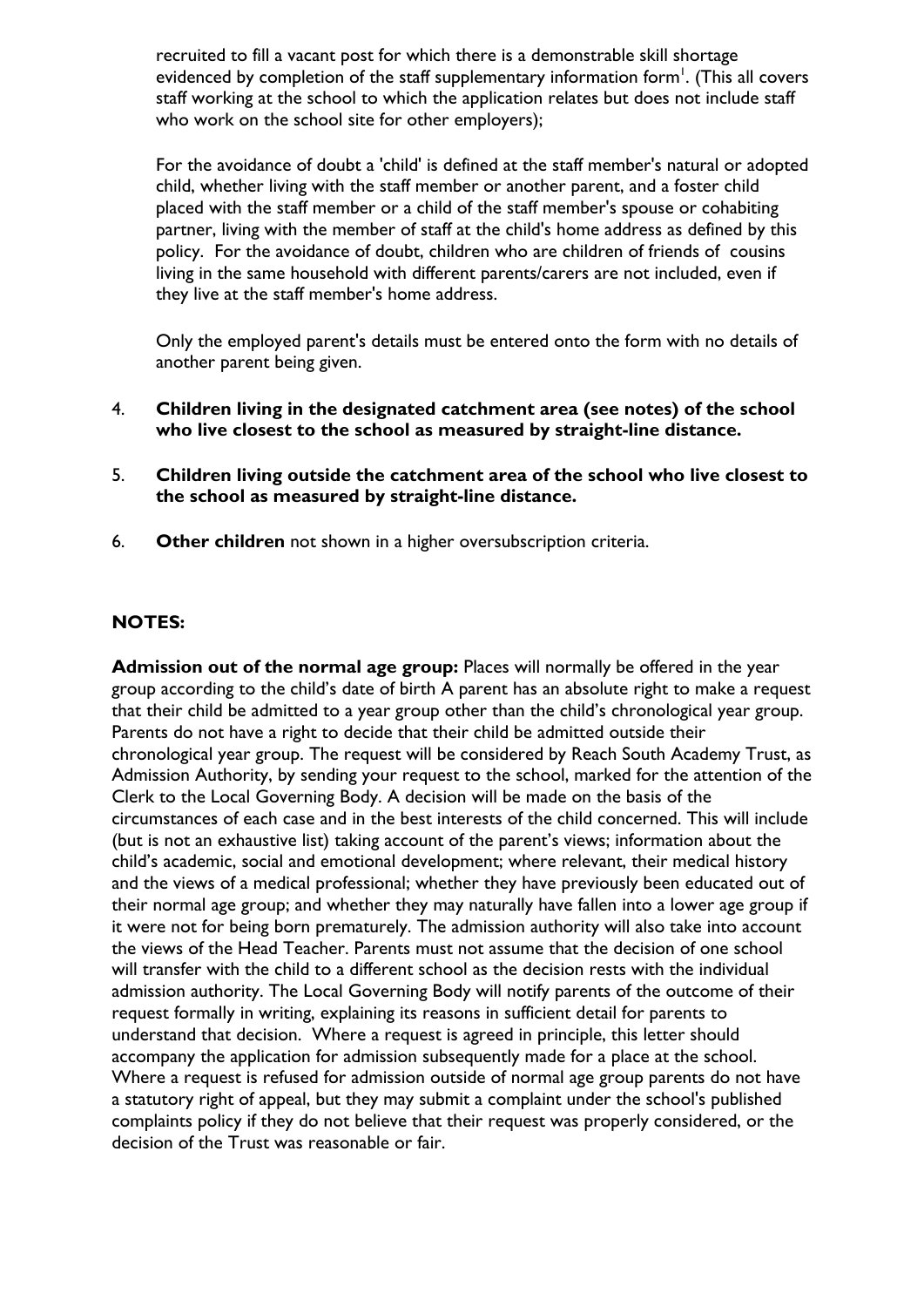## **Request for Admission outside normal age group**

- 1.1 Parents have a right to request that their child is admitted to a year group other than their normal year group at the School. This may be to a year group below or above, and there may be a variety of reasons for making this request. For example, the child might be gifted, suffer from long-term or serious illness, or have been educated overseas and/or used to studying at a different level (these are examples only, not an exhaustive list).
- 1.2 However, parents do not have a right to decide that their child **will** be admitted outside their normal age group. Such requests must be considered by Reach South Academy Trust as the Admission Authority, in order to decide whether or not to agree the request **in principle**, or refuse the request, taking into account the factors set out below.
- 1.3 Requests for admission outside normal age group are not applications for admission, which must still be made in the usual way. Parents are strongly encouraged to make their requests in a timely manner, preferably well ahead of any application deadlines, so that they can obtain a decision in principle which will enable them to make informed decisions when they subsequently apply for admission. A separate request must be made to the Admission Authority for each school being considered.
- 1.4 Reach South Academy Trust as the Admissions Authority will make decisions on the basis of **the circumstances of each case** and in the **best interests of the child concerned**, taking into account the parents' views, information about the child's academic, social and emotional development, the child's medical history and the views of their medical professionals, whether they have previously been educated or attended nursery out of their normal age group, and whether they may naturally have fallen into a lower age group, if it were not for being born prematurely. They will also take into account the views of the Headteacher of the Academy and, where provided, the Headteacher of any current or previous school. This is not an exhaustive list, and parents may put forward any matters for the committee to consider.
- 1.5 Parents should make their requests by completing a Request for Admission Outside Normal Age Group Form and submitting it with any supporting documents to the School marked for the attention of the Clerk to the Local Governing Body. This form is available to download on the School's website or in hard copy from the School's main office.
- 1.6 In all cases, the Local Governing Body will notify parents of the outcome of their request formally in writing, explaining its reasons in sufficient detail for parents to understand why it came to that decision. Where the request is agreed in principle, this letter should accompany the application for admission subsequently made for a place at the School.
- 1.7 Parents do not have a statutory right of appeal against a refusal of a request for admission outside normal age group, but they may submit a complaint under the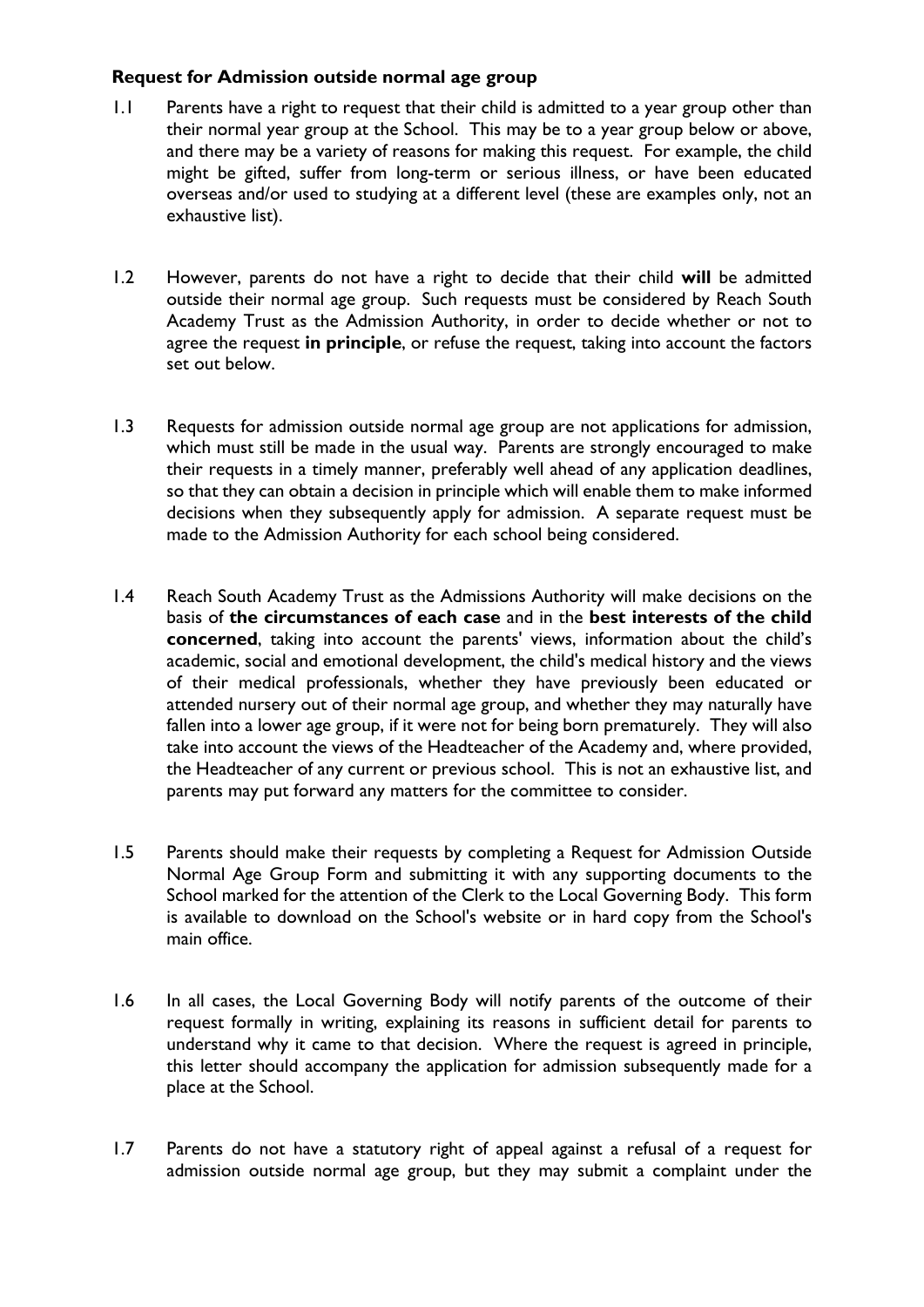School's published Complaints Policy if they do not believe the request was dealt with properly.

Requests should be made in writing with any supporting documentation marked for the attention of the Clerk to the LGB.

**Appeals:** In the event that an applicant is refused a place at the school, the parent/carer will have the right of appeal to an independent appeal panel. Information relating to the appeal process will be included with refusal letter, together with the details of the parent's right to appeal, where the appeal should be sent and the deadline for an appeal to be lodged with the written grounds of appeal. Further information can also be obtained from the school's website.

#### **Catchment Area:**

Malmesbury Park's catchment area can be found here: <https://malmesburypark.com/index.php/about-us/admissions>

Hill View's catchment area can be found here: <https://hillviewprimary.co.uk/admissions/>

**Fraudulent applications/withdrawal of allocated places:** The School Admissions Code allows an offer of a school place to be withdrawn if:

- - it has been offered in error or
	- a parent has not responded within a reasonable period of time or
	- it is established that the offer was obtained through a fraudulent or intentionally misleading application. An example of this would be knowingly using an incorrect home address for a child. In these cases the application would be considered using the information that the local authority believes to be correct, for example using the home address where the local authority considers that the child actually lives.

All suspected fraudulent applications will be investigated and if a case is found, it could lead to criminal prosecution.

**Home address:** Any allegations received by the admission authority of people providing false or accommodation addresses when applying for school places shall be fully investigated and, if found to be true, it could lead to a criminal prosecution and withdrawal of an allocated place. Schools have been advised by Bournemouth, Christchurch and Poole Council to ask parents/carers to provide proof of residence (for example utility bills) before admitting a child. Bournemouth, Poole and Christchurch local authority (LA) will also carry out checks as appropriate<sup>1</sup>. A child's home address is defined as the address at which the child is normally resident or, where a child lives at more than one address, the address at which the child lives for the majority of the time. Where the home address is unclear, the Admission Authority will determine the appropriate address taking into account factors such as the address to which child is registered with their GP, hospital, dentist and / or optician, and / or where child related benefits (if eligible) are payable. For the avoidance of doubt, the application will be processed using the address that meets this definition, rather that the address stated by the parent in the application, if different.

**Children of UK Armed Forces Personnel / crown servants:** Applications for the admission of children of UK service personnel with a confirmed posting, or Crown servants returning from overseas, will be accepted and processed in advance of the family's arrival in the area, as long as the application is accompanied by an official letter giving a relocation date.

The address at which the child will live will be used to apply the oversubscription criteria, provided parents provide some evidence of the intended address. Alternatively, where this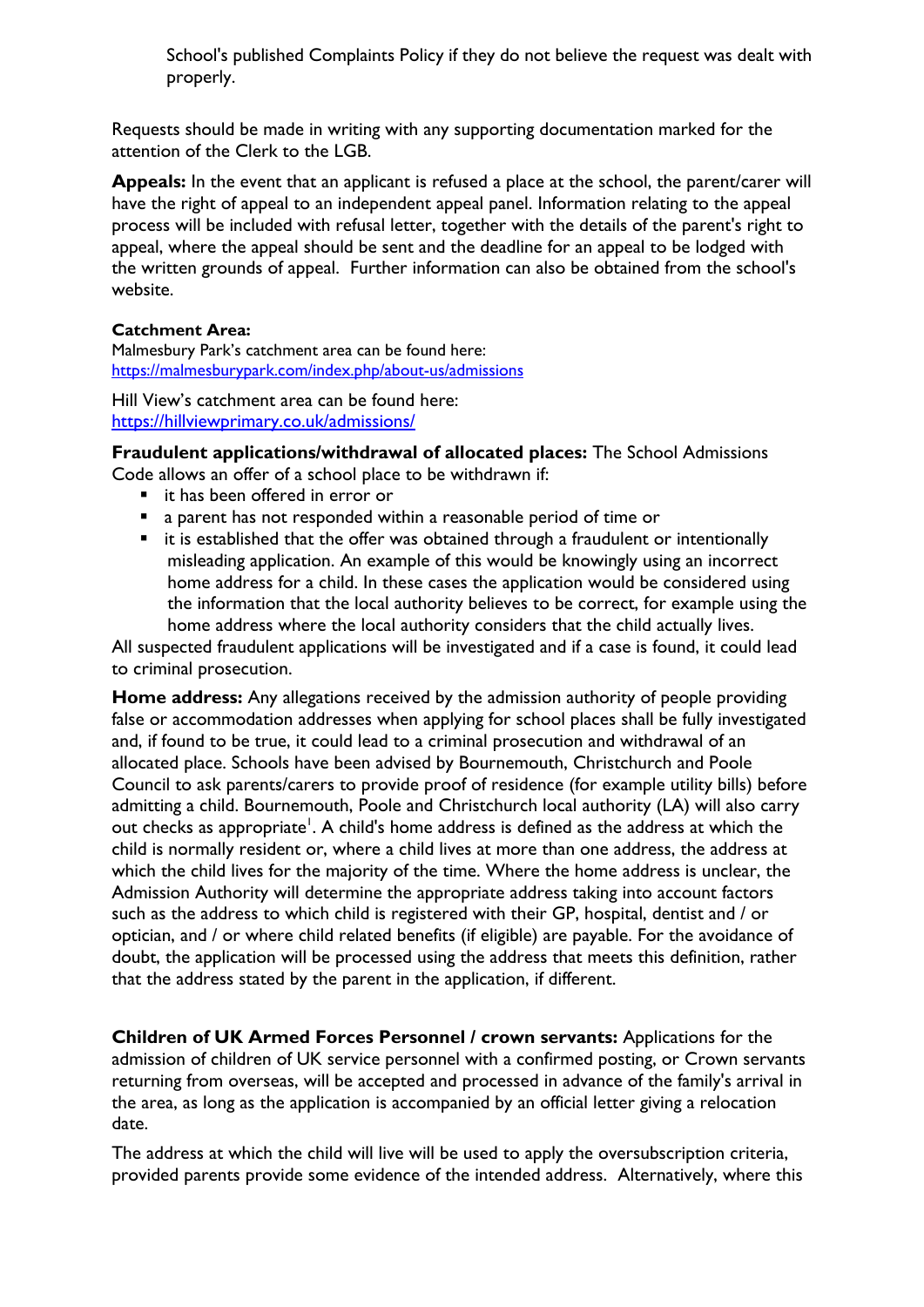is requested by parents, a Unit or quartering address will be used for the purpose of applying the criteria in this policy.

**Mode of study and start date:** There is a legal requirement that all children begin full time education by the beginning of the term following their fifth birthday, this is referred to as compulsory school age. Places are offered to children for admission at the beginning of the September term after the fourth birthday. That is before they reach compulsory school age.

All parents can defer admission within the Reception year until the beginning of the term following their child's **fifth** birthday. This is a decision for the parent to make. Parents have a right to defer the date their child starts school, for up to a maximum of two terms (i.e. up until the Easter end of term holiday). Places cannot be deferred or retained beyond this point. Parents also have an absolute right to decide that their child will attend school part time until the child reaches compulsory school age. This right can be exercised throughout the school year (i.e. all three terms in the case of summer born children). Parents may choose to combine these rights. September 2022 is the earliest point for admission to the Reception class at a primary school but is not a compulsory start date.

Those parents who decide that their child should defer must inform the Head Teacher. The place offered for their child **will be held open and will not be offered to another child**. Where a parent does not inform the Head Teacher that admission is to be deferred and does not send their child to school in September, the place may be withdrawn and offered to another child by 30 September 2022.

For normal point of entry: the expected point of admission will be September 2022.

For in-year admissions: where an child is offered a school place following an in-year application, and the offer is accepted, arrangements will be made for the child to start school as soon as possible, particularly where the child is out of school

**Response:** Parents/carers must respond to an allocation of a school place within two weeks of the date of notification of availability of a school place. Response must be made to Bournemouth, Christchurch and Poole Council. In the absence of a response, the offer may be revoked and the place may be reallocated to someone else.

**Tie Breaker:** Where there are two or more children in the same category as each other, then the nearer to the school the child lives - as measured by a straight line on the map using Bournemouth, Christchurch and Poole Council's electronic mapping system - the higher the priority. Measurement points will be from the spatial locator identified by the National Land and Property Gazetteer. The spatial locator is the address point based on a general internal point. Flats are therefore taken to be the same measurement point regardless of floor of location. If the tie-breaker is not sufficient to distinguish between applicants in a particular category, there will be a random ballot as set out in the School Admissions Code. This will be undertaken by an officer of Bournemouth, Christchurch and Poole Council<sup>1</sup> by the operation of an electronic random number generator.

**Waiting lists:** Waiting lists will be held in the order of the published oversubscription criteria and will be maintained until the end of the summer holidays 2023 in respect of Reception Year. Any vacancies that arise will be allocated to the child at the top of the waiting list.

Children placed at the school under the Local Authority's Fair Access Protocol will take priority over children on the waiting list.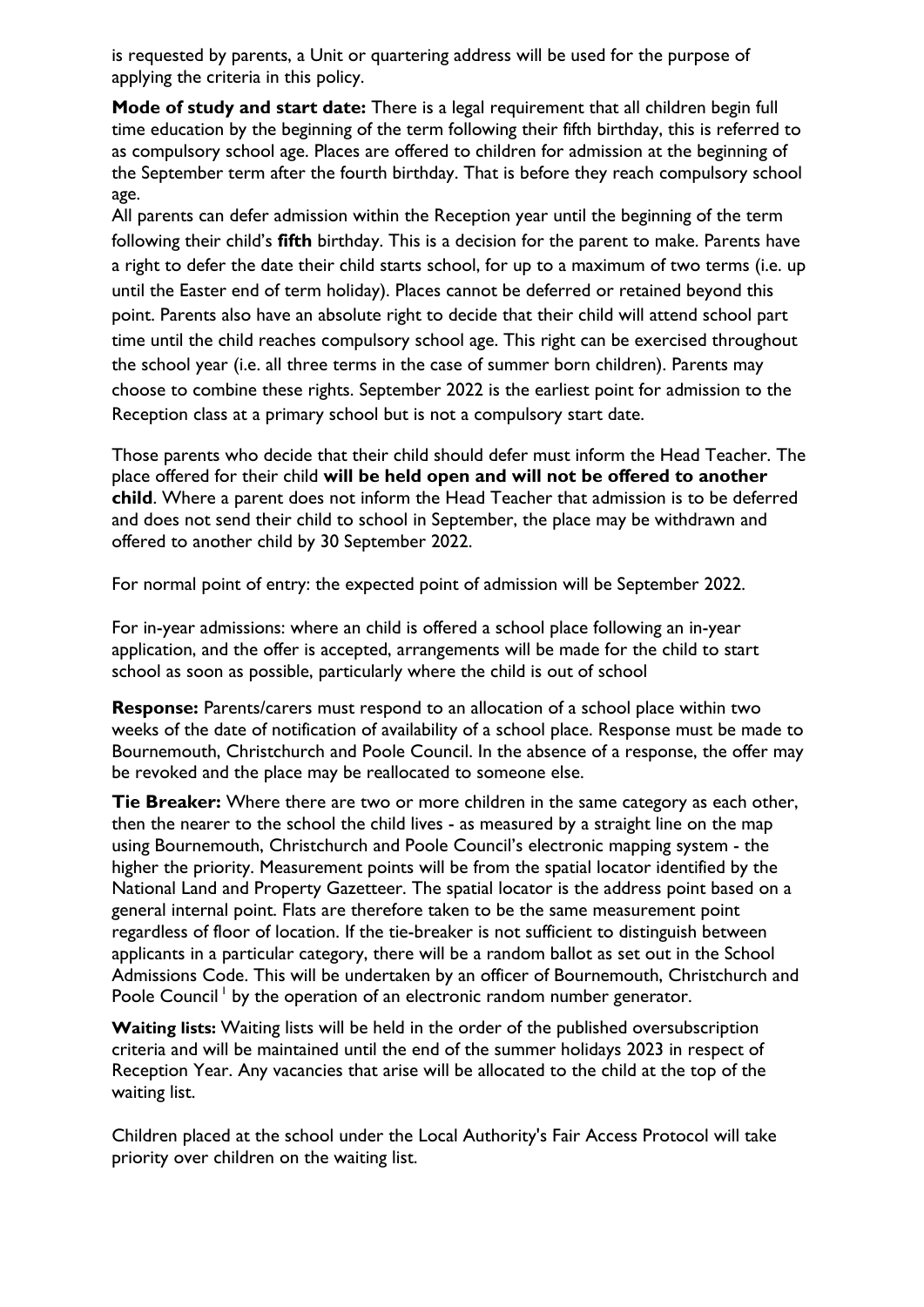From 1 September 2023, the in-year admissions scheme applies and the waiting list procedure will change in that parent/carers will be asked if they wish their child to be added to a waiting list and to confirm their wish for their child to remain on a waiting list in order that the list can be kept up to date.

**Statutory maximum infant class sizes:** The statutory maximum infant class size for Reception Year, Year 1 and Year 2 is 30 pupils per teacher. However, certain categories of children may still be admitted where this would result in a class size exceeding the statutory maximum. These categories are set out in regulations and summarised at Paragraph 2.16 of the School Admissions Code. Where this happens, the additional pupils are 'excepted pupils' who do not count towards the class size until it falls back to 30, when they will no longer be regarded as 'excepted pupils'.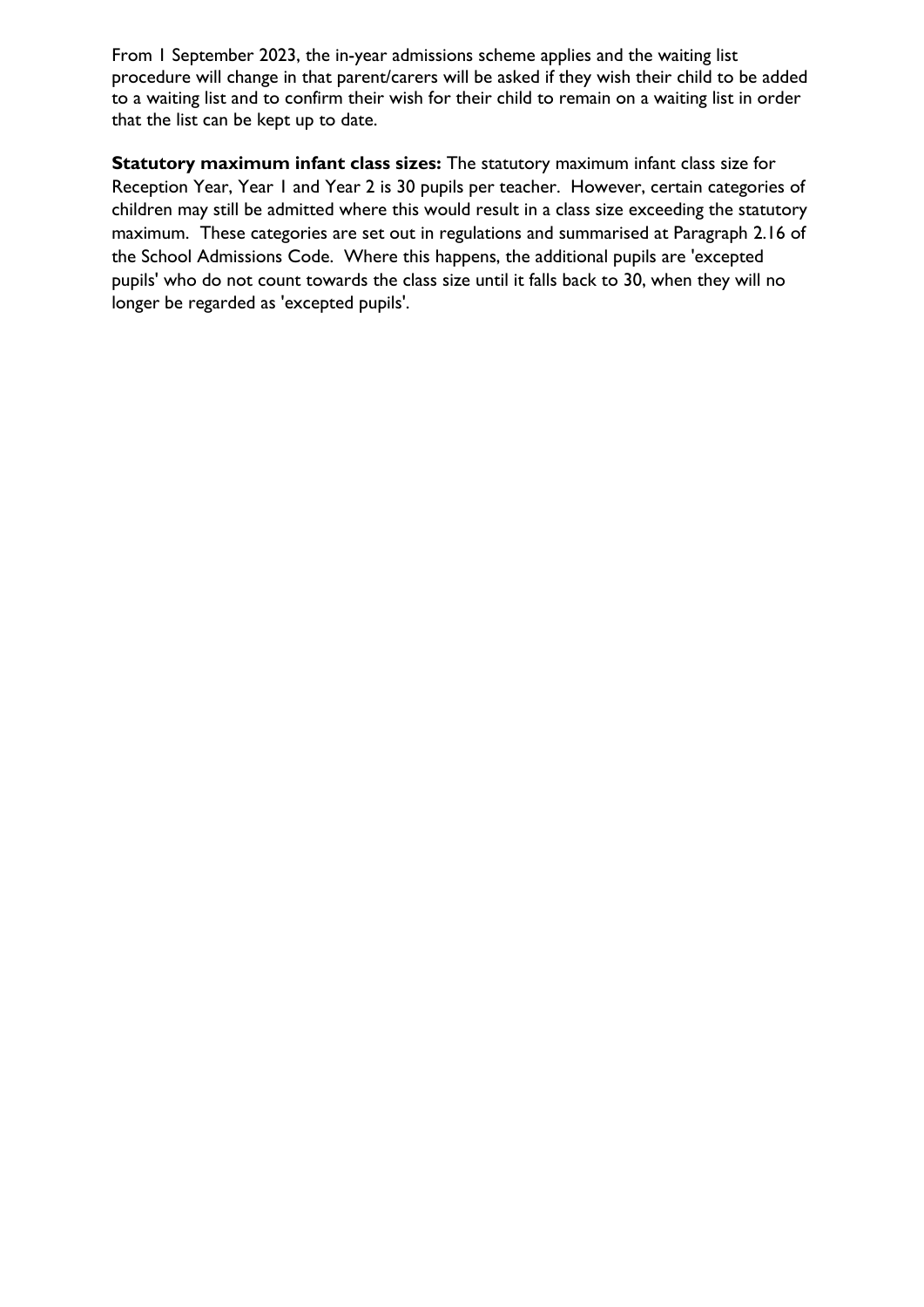## **STAFF SUPPLEMENTARY INFORMATION FORM 2022/2023**

Please note this is a supplementary information form for administration purposes only and is not an application form. It will be used to rank a submitted application according to the published admission criteria.

#### **Only complete this form if you are:**

- **a) A member of staff employed on a permanent contract by the school (and working at the school applied for) for two or more years at the time at which the application for admission to the school is made;**
- **or**
- **b) A member of staff recruited to fill a vacant post for which there is a demonstrable skill shortage.**

If you are applying under a) or b) above, you need to take this form to the school of employment for the school to complete part B. You then need to return the completed form by 15 January 2022 to be included in the normal point of entry allocations made on 16 April 2021. Forms received after this date will still be considered but will not be included within the first allocation round. For an in-year admission to any year group, the form should be submitted with the application form. Return the form to: School Admissions Team, Community Learning and Commissioning THE3, BCP Council, Town Hall, St Stephen's Road, Bournemouth, BH2 6DY

| Child's full name:                      |  |
|-----------------------------------------|--|
| Date of birth:                          |  |
| Member of staff employed by the school: |  |
| Name of parent/carer:                   |  |
| Relationship to child:                  |  |
| Signature:                              |  |
| Date:                                   |  |

#### **Part A - To be completed by the parent/carer**

#### **Data Protection**

The information collected on this form will be processed and may be stored electronically by the school in compliance with the Data Protection Act. The data may be shared with Bournemouth, Christchurch and Poole Council or other agents of the school, but only for administrative or other service provision purposes and with Government Departments where there is a legal requirement to do so. In accordance with the School Admissions Code, should information given be found to be fraudulent then the offer of a school place can be withdrawn. If you would like further information about Data Protection, please contact the school. By signing or submitting this form you acknowledge that you have read, understood and agreed to this data processing.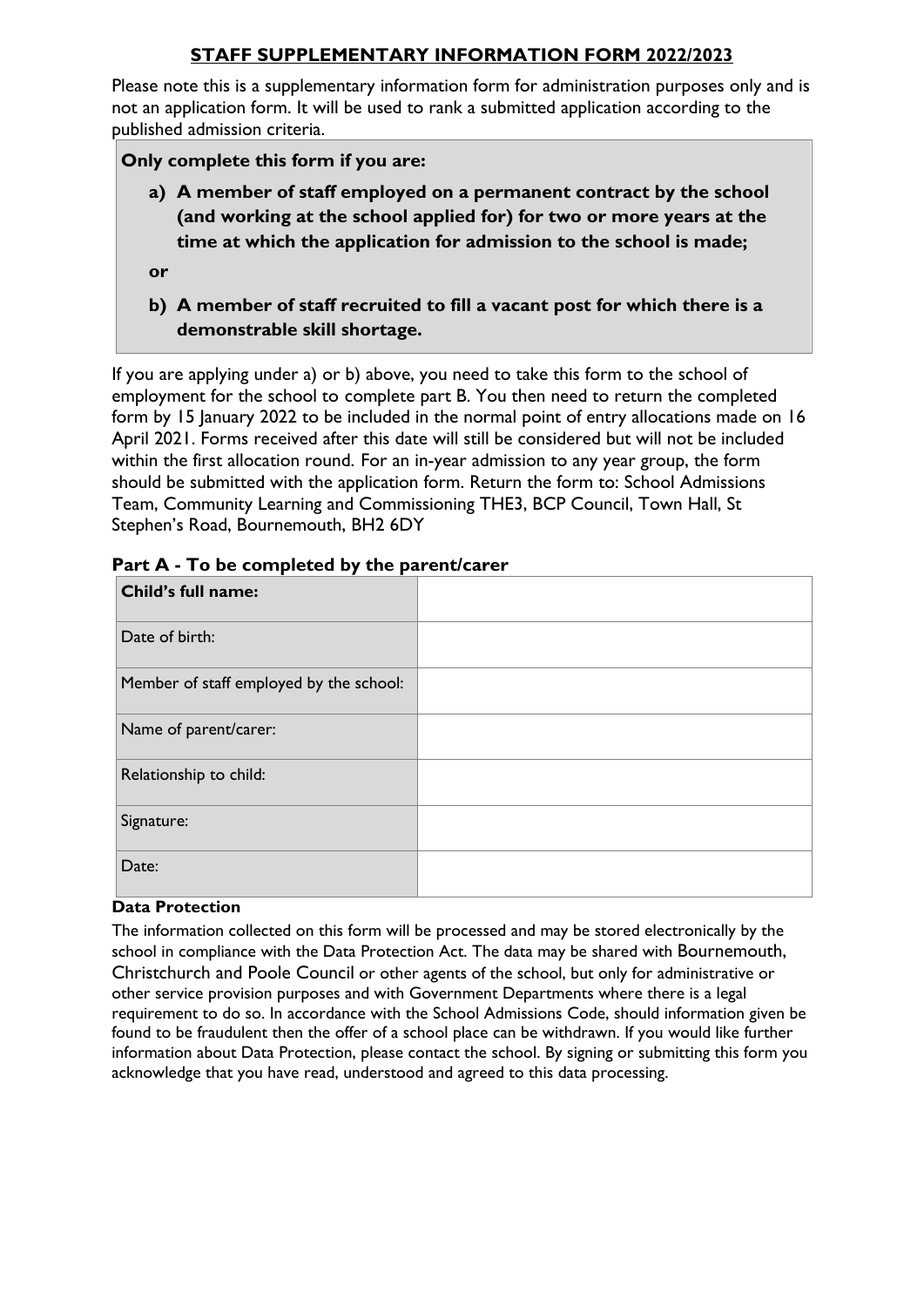| The above named member of<br>staff is employed in the<br>following capacity: | A member of staff<br>employed on a<br>permanent contract<br>by the school (and<br>working at the school<br>applied for) for two<br>or more years at the<br>time at which the<br>application for<br>admission to the<br>school is made<br>Yes | A member of staff<br>recruited to fill a<br>vacant post for which<br>there is a<br>demonstrable skill<br>shortage<br>Yes |
|------------------------------------------------------------------------------|----------------------------------------------------------------------------------------------------------------------------------------------------------------------------------------------------------------------------------------------|--------------------------------------------------------------------------------------------------------------------------|
| Name of school:                                                              |                                                                                                                                                                                                                                              |                                                                                                                          |
| Name of person completing the<br>form:                                       |                                                                                                                                                                                                                                              |                                                                                                                          |
| Position held in school:                                                     |                                                                                                                                                                                                                                              |                                                                                                                          |
| Signature:                                                                   |                                                                                                                                                                                                                                              |                                                                                                                          |
| Date:                                                                        |                                                                                                                                                                                                                                              |                                                                                                                          |
| Telephone number:                                                            |                                                                                                                                                                                                                                              |                                                                                                                          |

## **PART B - To be completed by the school of employment**

#### **Data Protection**

The information collected on this form will be processed and may be stored electronically by the school in compliance with the Data Protection Act. The data may be shared with Bournemouth, Christchurch and Poole Council or other agents of the school, but only for administrative or other service provision purposes and with Government Departments where there is a legal requirement to do so. In accordance with the School Admissions Code, should information given be found to be fraudulent then the offer of a school place can be withdrawn. If you would like further information about Data Protection, please contact the school. By signing or submitting this form you acknowledge that you have read, understood and agreed to this data processing.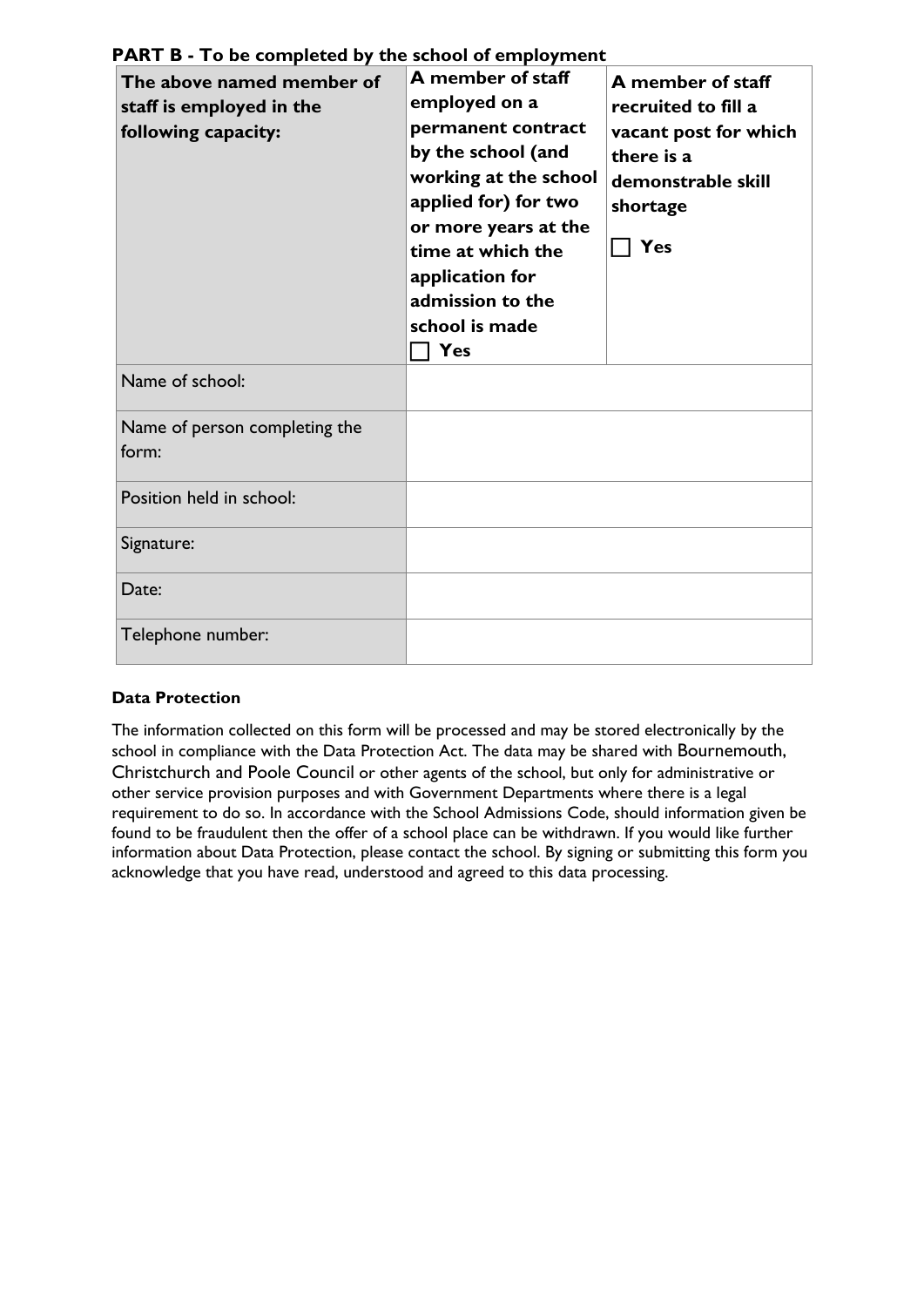## **SECTION 3**

# **Published admission number (PAN)**

| <b>Primary School</b>            | 2022/2023 |  |
|----------------------------------|-----------|--|
| <b>Hill View Primary Academy</b> | 90        |  |
| Malmesbury Park Primary Academy  | 90        |  |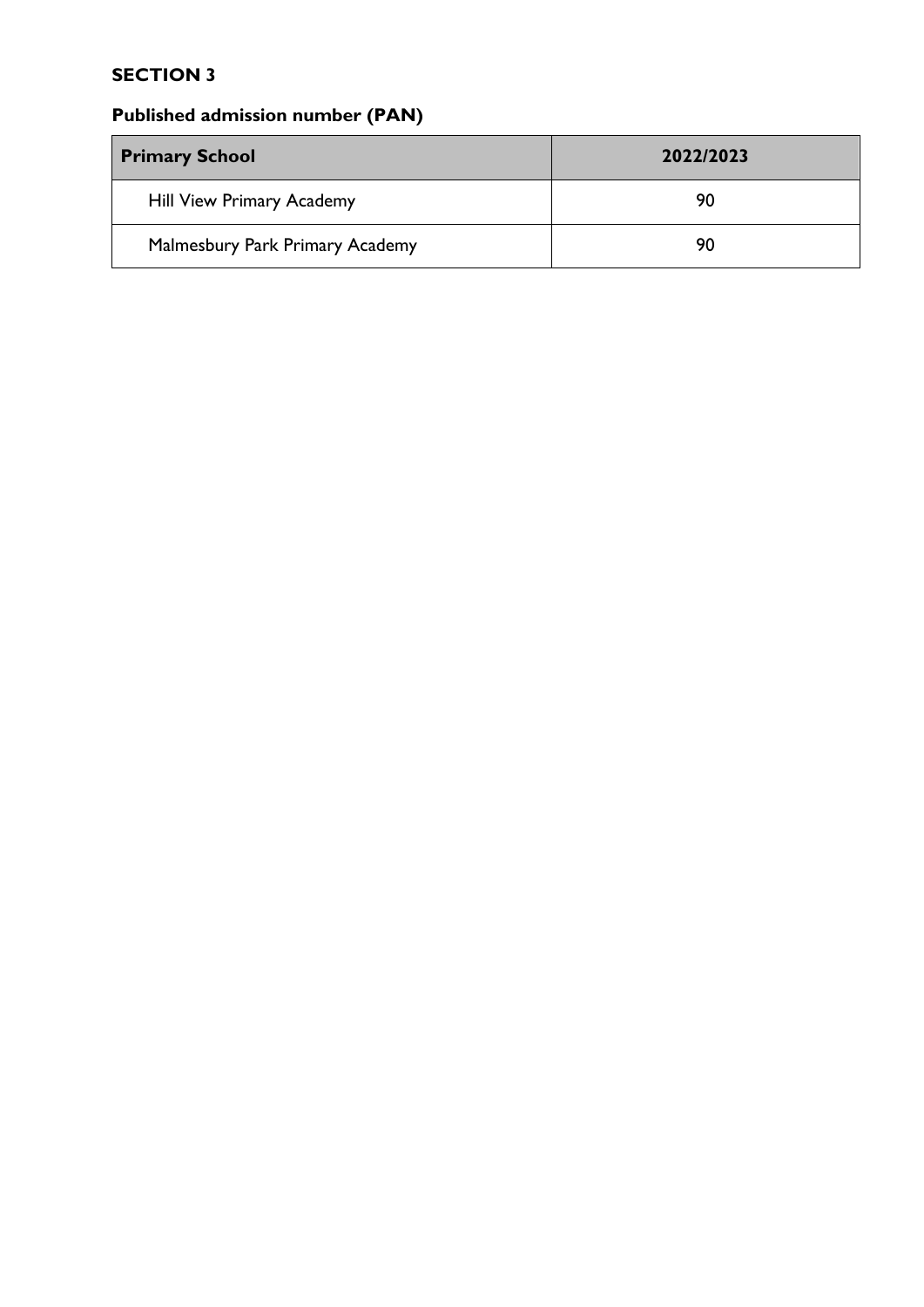#### **APPENDIX A POLICY FOR DELAYED ADMISSION TO RECEPTION YEAR GROUP**

#### **The Policy will apply to requests for summer born children to delay admission to Reception**

#### **Introduction**

This policy document sets out the process and criteria for considering requests to delay admission to school for summer born children. This policy applies to all pupils with the exception of those holding or undergoing assessment for an Education Health & Care Plan whose parent(s)/carer(s) should contact the Borough's Special Educational Needs Team for advice.

Parents have a right to request that their child is admitted to a year group other than their normal year group at the school and have the right to ask for their child to defer entry to school.

#### **1 Delayed Entry for Summer Born Children**

- 1.1 Children born between 1 April and 31 August (known as 'summer born children') do not reach compulsory school age (CSA) until 31 August and are therefore not legally required to start school until one school year after they became entitled to a full-time place in Reception Year.
- 1.2 Parents of summer born children can defer their child's place for one or two terms and/or choose for their child to attend part-time throughout the school year, as set out above. However, they cannot defer their child's place for a whole school year and still retain it. If they do not want their child to start school at all until the following year, they will need to refuse the offer of a place and apply for admission again the next year.
- 1.3 However, where a summer born child is admitted one school year later than usual, the default position is that this would be to Year 1 with their normal age group. This means a) they will have missed Reception Year entirely, and b) they will only achieve an offer of a place if there is one available in Year 1. Where a parent in this position wishes their child to be admitted to Reception Year it is treated as admission outside the normal age group. In this case the process as set out in section 2 below applies
- 1.4 Parents can, however, make a request for their child to be admitted one year later than usual, outside their normal age group, to Reception Year. The procedure for making these requests is set out below, however parents should note that, unlike with deferred/delayed entry and part-time attendance, there is no absolute right for a child to be admitted outside their normal age group - this is at the discretion of the admission authority for the school involved.
- 1.5 Parents are strongly encouraged to make their requests in a timely manner, preferably well ahead of any application deadlines, so that they can obtain a decision in principle which will enable them to make informed decisions when they subsequently apply for admission.

#### **2 Requests for Admission Outside Normal Age Group**

- 2.1 Parents have a right to request that their child is admitted to a year group other than their normal year group at the school. This may be to a year group below or above, and there may be a variety of reasons for making this request. For example, the child might be gifted, suffer from long-term or serious illness, or have been educated overseas and/or used to studying at a different level (these are examples only, not an exhaustive list).
- 2.2 However, parents do not have a right to decide that their child **will** be admitted outside their normal age group. Such requests must be considered by the Reach South, as the admissions